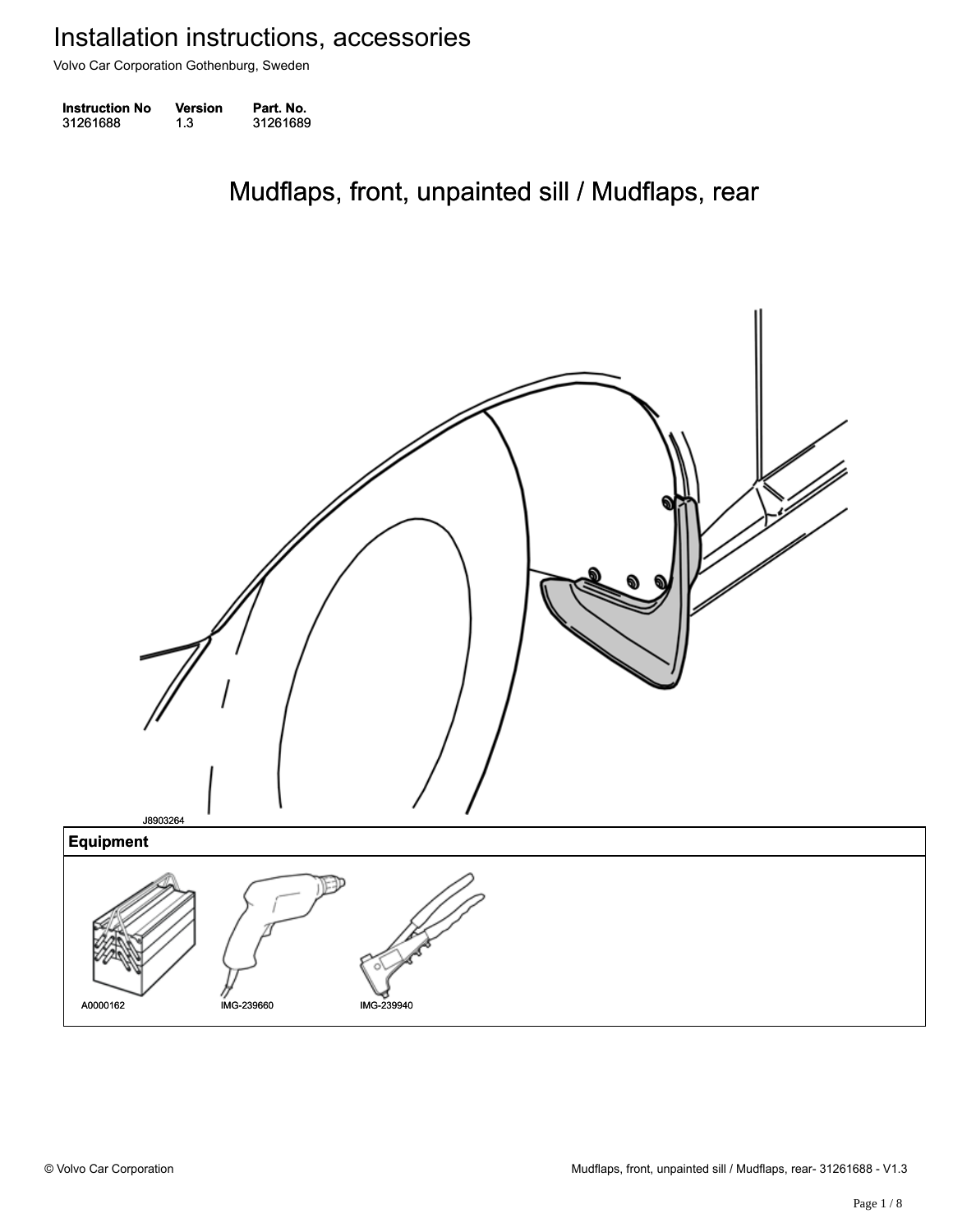Volvo Car Corporation Gothenburg, Sweden



J8903486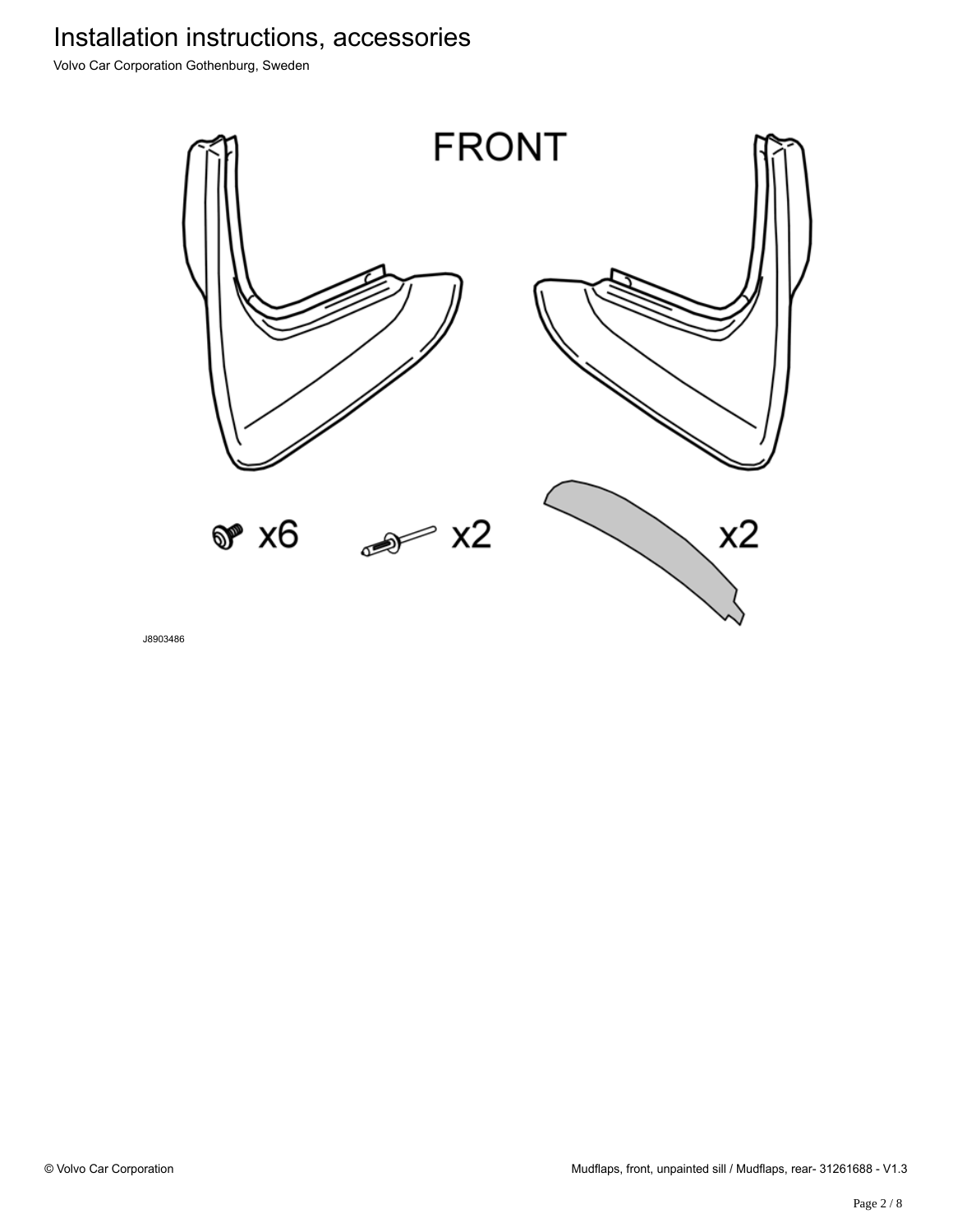Volvo Car Corporation Gothenburg, Sweden



 $\mathcal{F} \times 8$ 

J8903487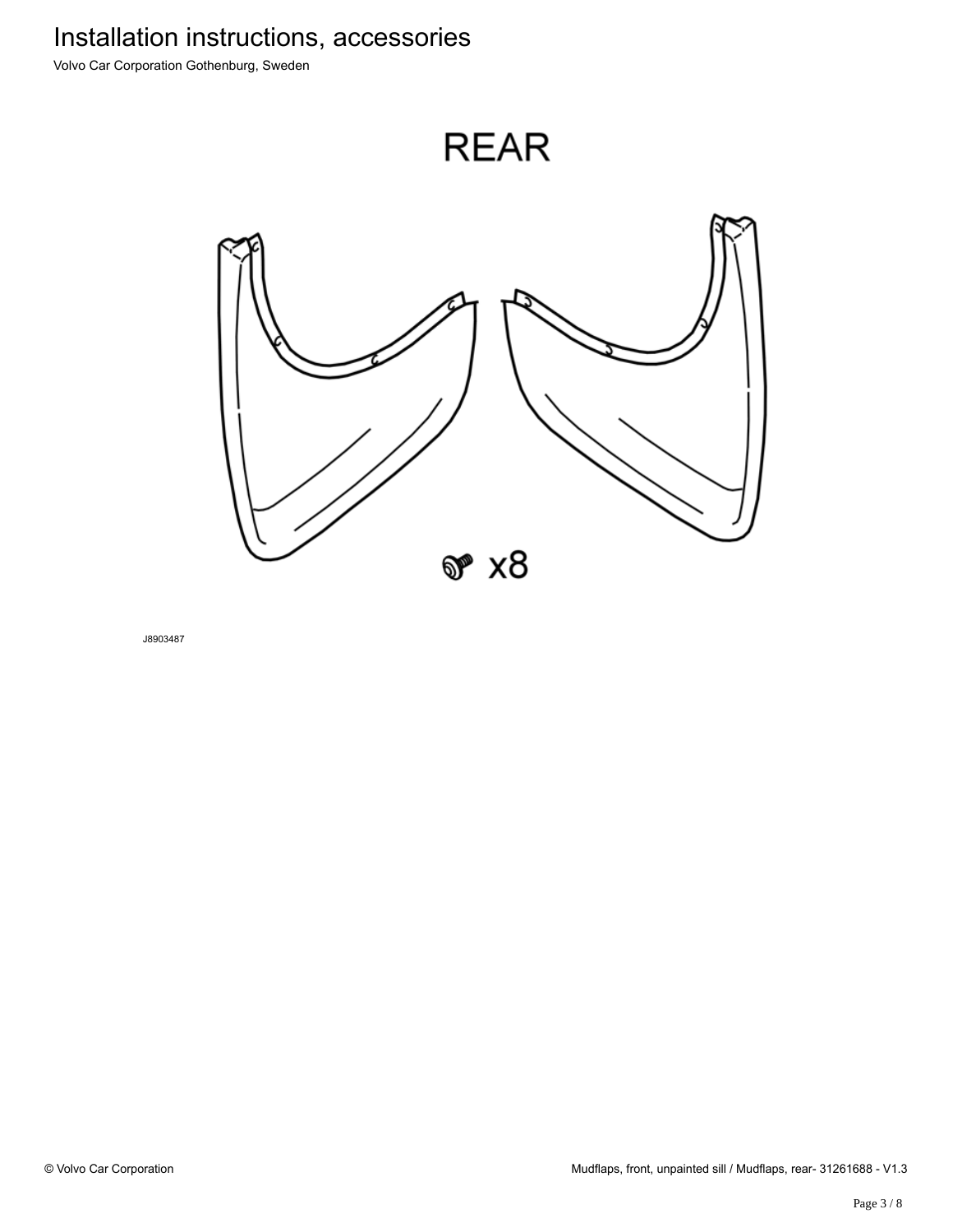Volvo Car Corporation Gothenburg, Sweden

| Any comments on this publication?<br>Please contact your nearest retailer. |        |  | Thank You! |  |
|----------------------------------------------------------------------------|--------|--|------------|--|
| Publ.no:                                                                   | Issue: |  | Kit no:    |  |
|                                                                            |        |  |            |  |
|                                                                            |        |  |            |  |
|                                                                            |        |  |            |  |
|                                                                            |        |  |            |  |
|                                                                            |        |  |            |  |
| From:                                                                      |        |  |            |  |
| Address:                                                                   |        |  |            |  |
| Telephone:                                                                 |        |  |            |  |
| Telefax:                                                                   |        |  |            |  |
| IMG-213320                                                                 |        |  |            |  |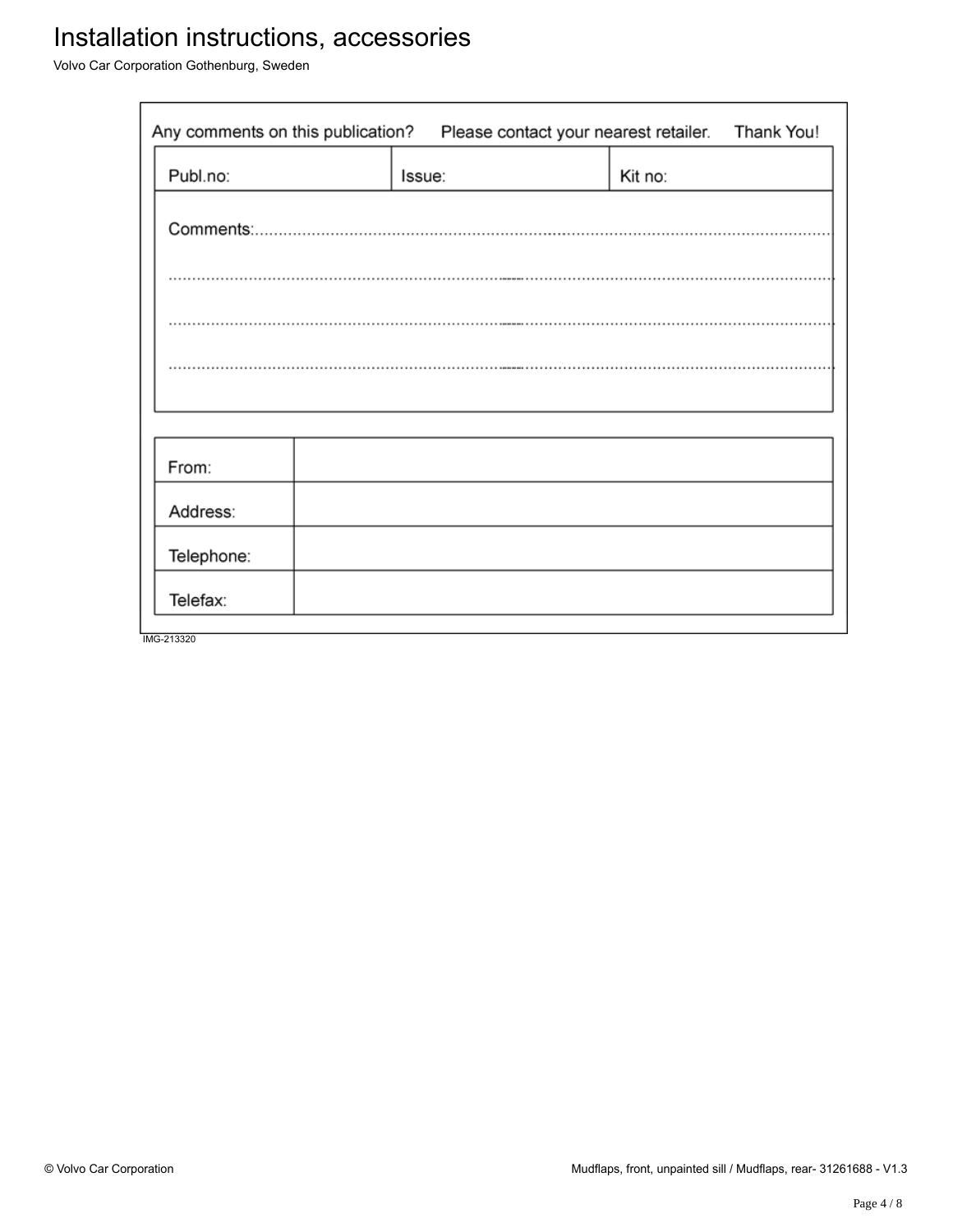Volvo Car Corporation Gothenburg, Sweden

### **INTRODUCTION**

Read through all of the instructions before starting installation.

Notifications and warning texts are for your safety and to minimise the risk of something breaking during installation.

Ensure that all tools stated in the instructions are available before starting installation.

Certain steps in the instructions are only presented in the form of images. Explanatory text is also given for more complicated steps.

In the event of any problems with the instructions or the accessory, contact your local Volvo dealer.

#### **Installing front mudguard**

#### **Installing front mudguard**

Turn the wheels to the left

Clean the area at the rear edge of the wing liner where the mudguard will be positioned

Remove the three screws holding the wing liner to the body. Place the screws to one side. New screws are supplied in the kit.

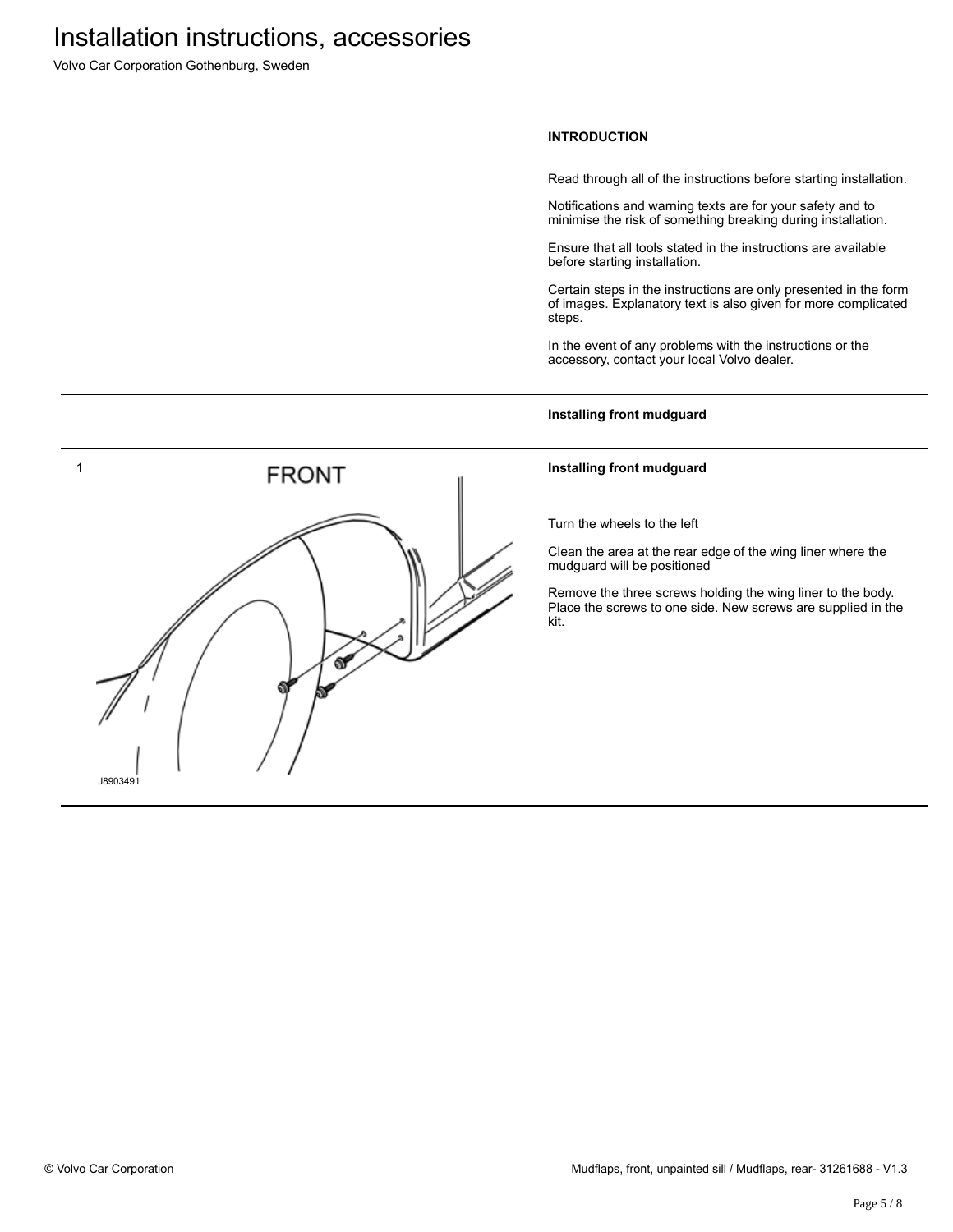Volvo Car Corporation Gothenburg, Sweden



Clean the marked surface at the rear edge of the front wing. Use a mixture of 30% windscreen washer fluid and 70% water. Wipe dry.

Remove the backing from the masking tape

Secure the masking tape at the front edge on the front wing. Position the tape just inside the curve of the front wing as illustrated

Secure along the entire front edge first. Then securely press backwards. Puncture any air bubbles using a needle

Press the masking tape into place firmly.

J8601115

**FRONT**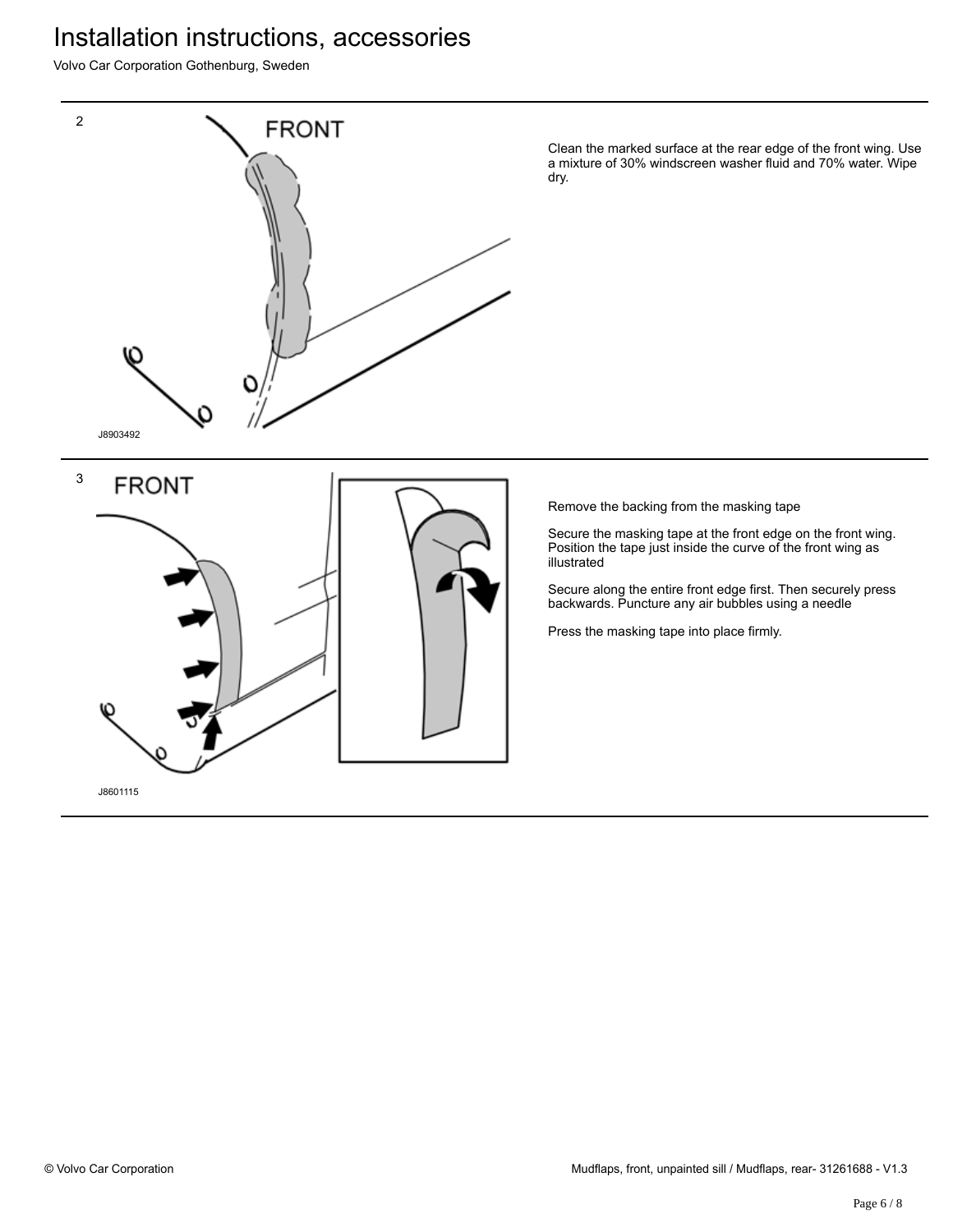Volvo Car Corporation Gothenburg, Sweden



Clean around the screw holes in the rear edge of the wing liner

Take the mudguard, new screws and rivet from the kit. Tighten the mudguard to the wing liner and body

Drill a hole through the upper hole in the mudguard and into the wing liner. Use a 5 mm (3/16") diameter drill bit

Remove any swarf

Rivet the upper mounting of the mudguard to the wing liner

Repeat the above points on the other side.

**Installing rear mudguard**

### **Installing rear mudguard**

Clean the area at the rear edge of the wing liner where the mudguard will be positioned

Remove the four screws holding the wing liner to the bumper cover. Place the screws to one side. New screws are supplied in the kit.